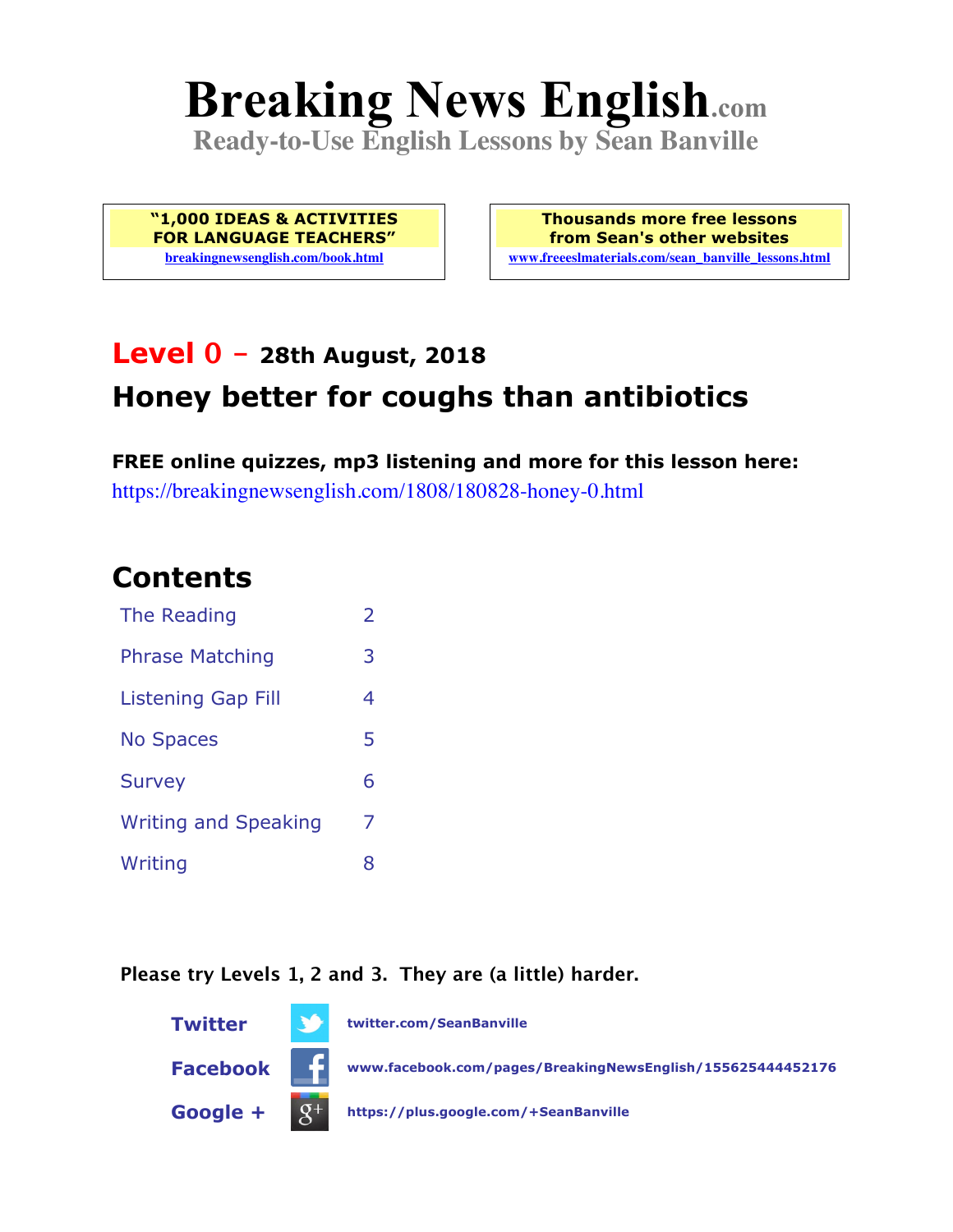#### **THE READING**

From https://breakingnewsenglish.com/1808/180828-honey-0.html

Doctors say people with coughs should take honey instead of visiting a doctor. Honey will usually work better than antibiotics. A cough usually gets better on its own in a few weeks. Many of us go to a doctor if we have a cough. Doctors say this can be a waste of time. Antibiotics do little to make a cough go away.

We use antibiotics too much so they are getting weaker against viruses. Medicines are working less. This is creating dangerous superbugs. Honey can help to soothe a sore throat. It is a traditional remedy for coughs. Honey may be good for children - they love honey but don't like medicine or doctors.

Sources: https://www.**bbc.com**/news/health-45270134 https://www.**thisisinsider.com**/treat-cough-with-honey-before-antibiotics-new-guidelines-2018-8 http://www.**pulsetoday.co.uk**/clinical/clinical-specialties/prescribing/gps-should-recommendhoney-and-herbal-medicines-for-coughs-suggests-nice/20037335.article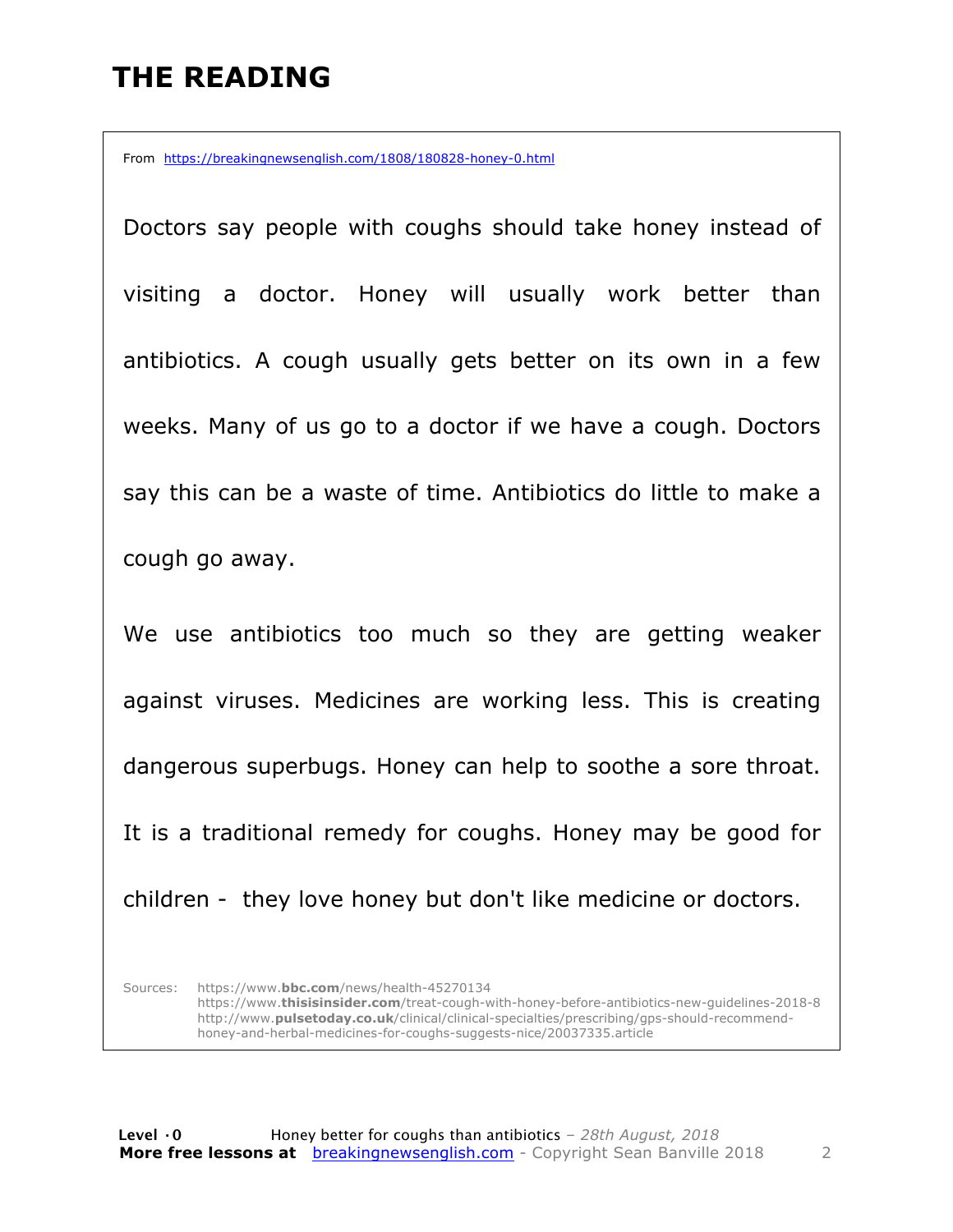# **PHRASE MATCHING**

From https://breakingnewsenglish.com/1808/180828-honey-0.html

#### **PARAGRAPH ONE:**

- 1. people with coughs should
- 2. instead of visiting
- 3. Honey will usually work better
- 4. A cough usually gets better
- 5. in a few
- 6. go to a doctor if we
- 7. Doctors say this can be a
- 8. Antibiotics do little to make a

#### **PARAGRAPH TWO:**

1. We use antibiotics 2. they are getting weaker 3. Medicines are 4. This is creating dangerous 5. Honey can help to soothe 6. It is a traditional 7. Honey may be good 8. they love honey but a. working less b. for children c. a sore throat d. don't like medicine e. against viruses f. superbugs g. too much

e. on its own

a. weeks

c. a doctor

b. waste of time

f. than antibiotics

d. cough go away

- g. have a cough
- h. take honey

h. remedy for coughs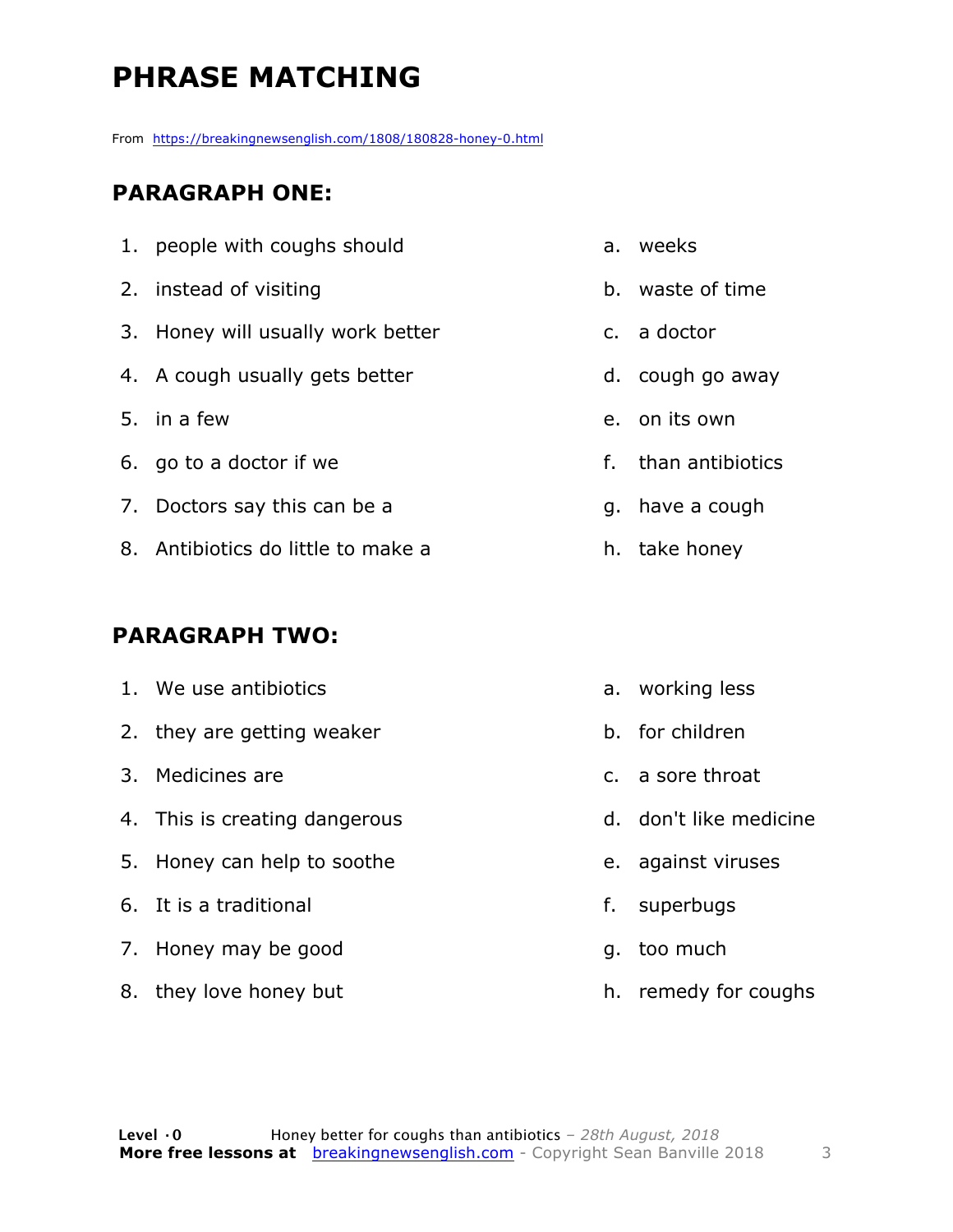### **LISTEN AND FILL IN THE GAPS**

From https://breakingnewsenglish.com/1808/180828-honey-0.html

| Doctors (1) _________________________________ coughs should take honey                                                                                                                                                                                                                                                                                                                                                      |  |  |     |
|-----------------------------------------------------------------------------------------------------------------------------------------------------------------------------------------------------------------------------------------------------------------------------------------------------------------------------------------------------------------------------------------------------------------------------|--|--|-----|
|                                                                                                                                                                                                                                                                                                                                                                                                                             |  |  |     |
|                                                                                                                                                                                                                                                                                                                                                                                                                             |  |  |     |
| on its (4) ___________________________ few weeks. Many of us go to a                                                                                                                                                                                                                                                                                                                                                        |  |  |     |
| $dofor$ (5) $\frac{1}{\sqrt{1-\frac{1}{\sqrt{1-\frac{1}{\sqrt{1-\frac{1}{\sqrt{1-\frac{1}{\sqrt{1-\frac{1}{\sqrt{1-\frac{1}{\sqrt{1-\frac{1}{\sqrt{1-\frac{1}{\sqrt{1-\frac{1}{\sqrt{1-\frac{1}{\sqrt{1-\frac{1}{\sqrt{1-\frac{1}{\sqrt{1-\frac{1}{\sqrt{1-\frac{1}{\sqrt{1-\frac{1}{\sqrt{1-\frac{1}{\sqrt{1-\frac{1}{\sqrt{1-\frac{1}{\sqrt{1-\frac{1}{\sqrt{1-\frac{1}{\sqrt{1-\frac{1}{\sqrt{1-\frac{1}{\sqrt{1-\frac{$ |  |  |     |
| be a waste of time. Antibiotics do little to make a                                                                                                                                                                                                                                                                                                                                                                         |  |  |     |
| $(6) \begin{tabular}{l} \hline \rule[1em]{1em}{1em} \rule[1em]{1em}{1em} \rule[1em]{1em}{1em} \rule[1em]{1em}{1em} \rule[1em]{1em}{1em} \rule[1em]{1em}{1em} \rule[1em]{1em}{1em} \rule[1em]{1em}{1em} \rule[1em]{1em}{1em} \rule[1em]{1em}{1em} \rule[1em]{1em}{1em} \rule[1em]{1em}{1em} \rule[1em]{1em}{1em} \rule[1em]{1em}{1em} \rule[1em]{1em}{1em} \rule[1em]{1em}{1em} \rule[1em]{1em}{1em} \rule$                  |  |  |     |
|                                                                                                                                                                                                                                                                                                                                                                                                                             |  |  |     |
| (8) _____________________________. Medicines are working less. This is                                                                                                                                                                                                                                                                                                                                                      |  |  |     |
|                                                                                                                                                                                                                                                                                                                                                                                                                             |  |  |     |
| soothe a sore throat. It is a traditional                                                                                                                                                                                                                                                                                                                                                                                   |  |  |     |
|                                                                                                                                                                                                                                                                                                                                                                                                                             |  |  | for |
|                                                                                                                                                                                                                                                                                                                                                                                                                             |  |  |     |
| or doctors.                                                                                                                                                                                                                                                                                                                                                                                                                 |  |  |     |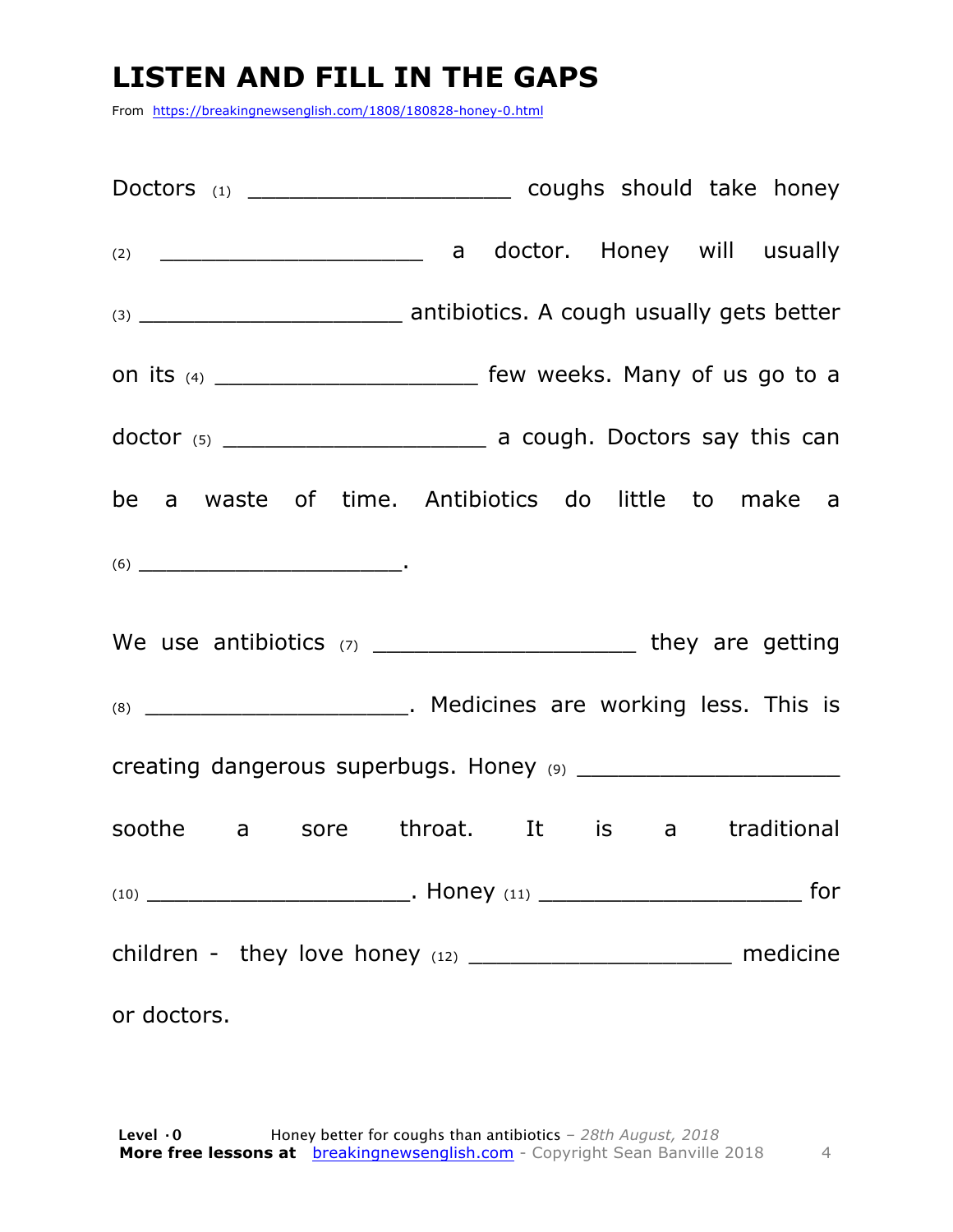# PUT A SLASH ( / ) WHERE THE SPACES ARE

From https://breakingnewsenglish.com/1808/180828-honey-0.html

Doctorssaypeoplewithcoughsshouldtakehoneyinsteadofvisitingado

ctor.Honeywillusuallyworkbetterthanantibiotics.Acoughusuallygets

betteronitsowninafewweeks.Manyofusgotoadoctorifwehaveacough

.Doctorssaythiscanbeawasteoftime.Antibioticsdolittletomakeacoug

hgoaway. Weuseantibiotics toomuchs othey are getting weaker agains

tviruses.Medicinesareworkingless.Thisiscreatingdangeroussuperbu

gs.Honeycanhelptosootheasorethroat.Itisatraditionalremedyforcou

ghs.Honeymaybegoodforchildren-theylovehoneybutdon'tlikemedi

cineordoctors.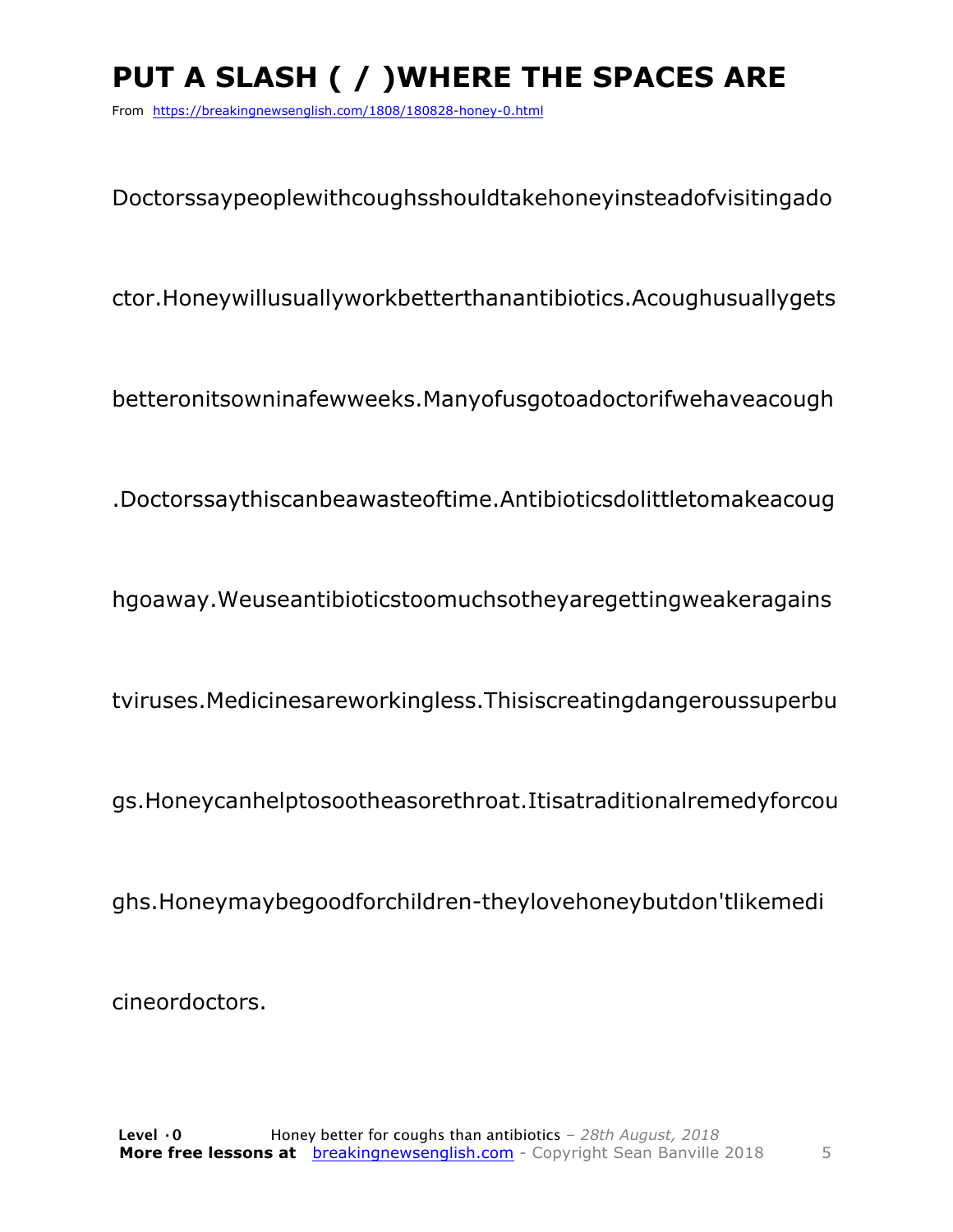# **HONEY SURVEY**

From https://breakingnewsenglish.com/1808/180828-honey-4.html

Write five GOOD questions about honey in the table. Do this in pairs. Each student must write the questions on his / her own paper.

When you have finished, interview other students. Write down their answers.

|      | STUDENT 1 | STUDENT 2 | STUDENT 3 |
|------|-----------|-----------|-----------|
| Q.1. |           |           |           |
| Q.2. |           |           |           |
| Q.3. |           |           |           |
| Q.4. |           |           |           |
| Q.5. |           |           |           |

- Now return to your original partner and share and talk about what you found out. Change partners often.
- Make mini-presentations to other groups on your findings.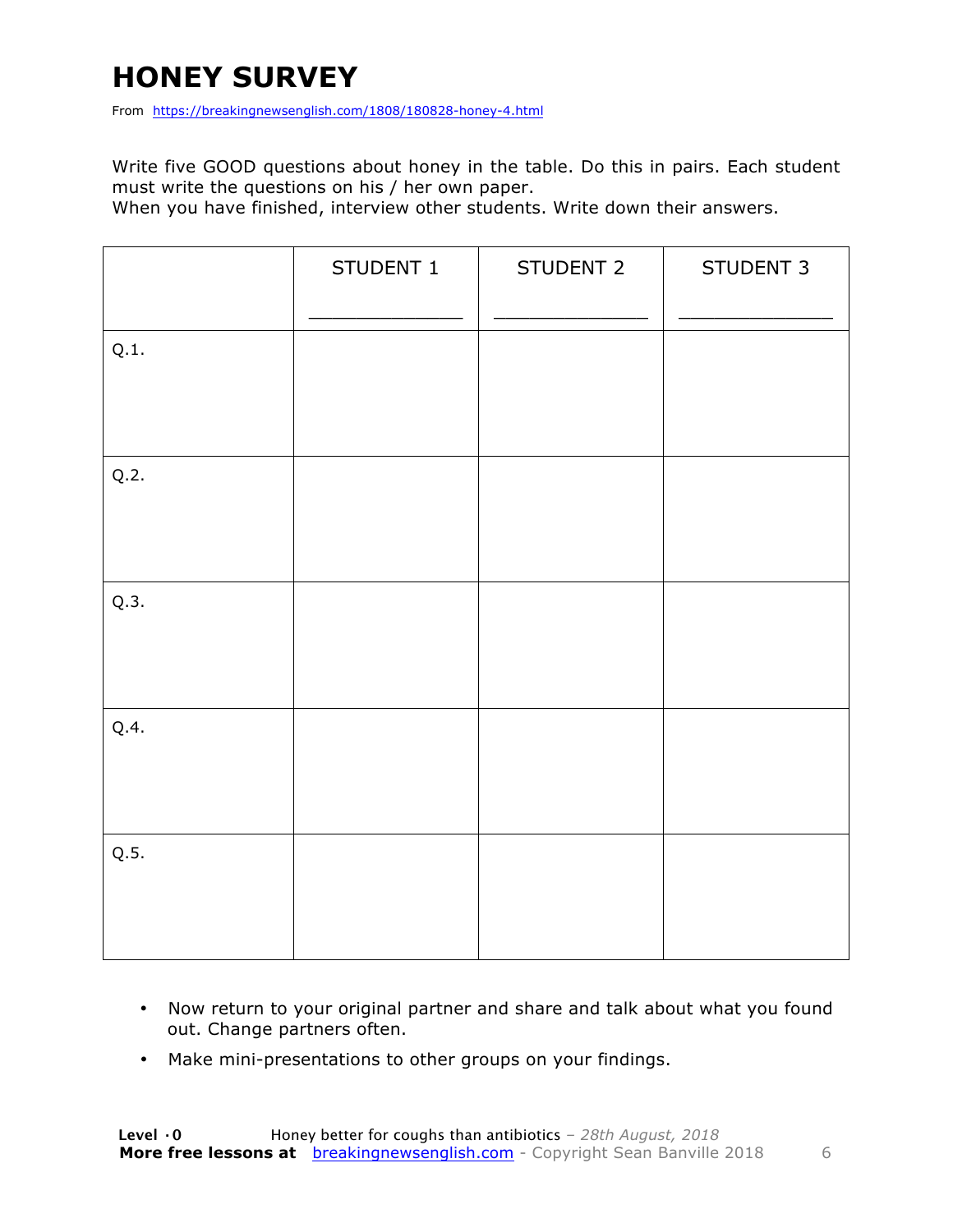### **WRITE QUESTIONS & ASK YOUR PARTNER(S)**

Student A: Do not show these to your speaking partner(s).

*Honey better for coughs than antibiotics – 28th August, 2018* More free lessons at breakingnewsenglish.com

#### **WRITE QUESTIONS & ASK YOUR PARTNER(S)**

-----------------------------------------------------------------------------

Student B: Do not show these to your speaking partner(s).

| a) |  |  |
|----|--|--|
| b) |  |  |
| c) |  |  |
| d) |  |  |
| e) |  |  |
|    |  |  |
| f) |  |  |